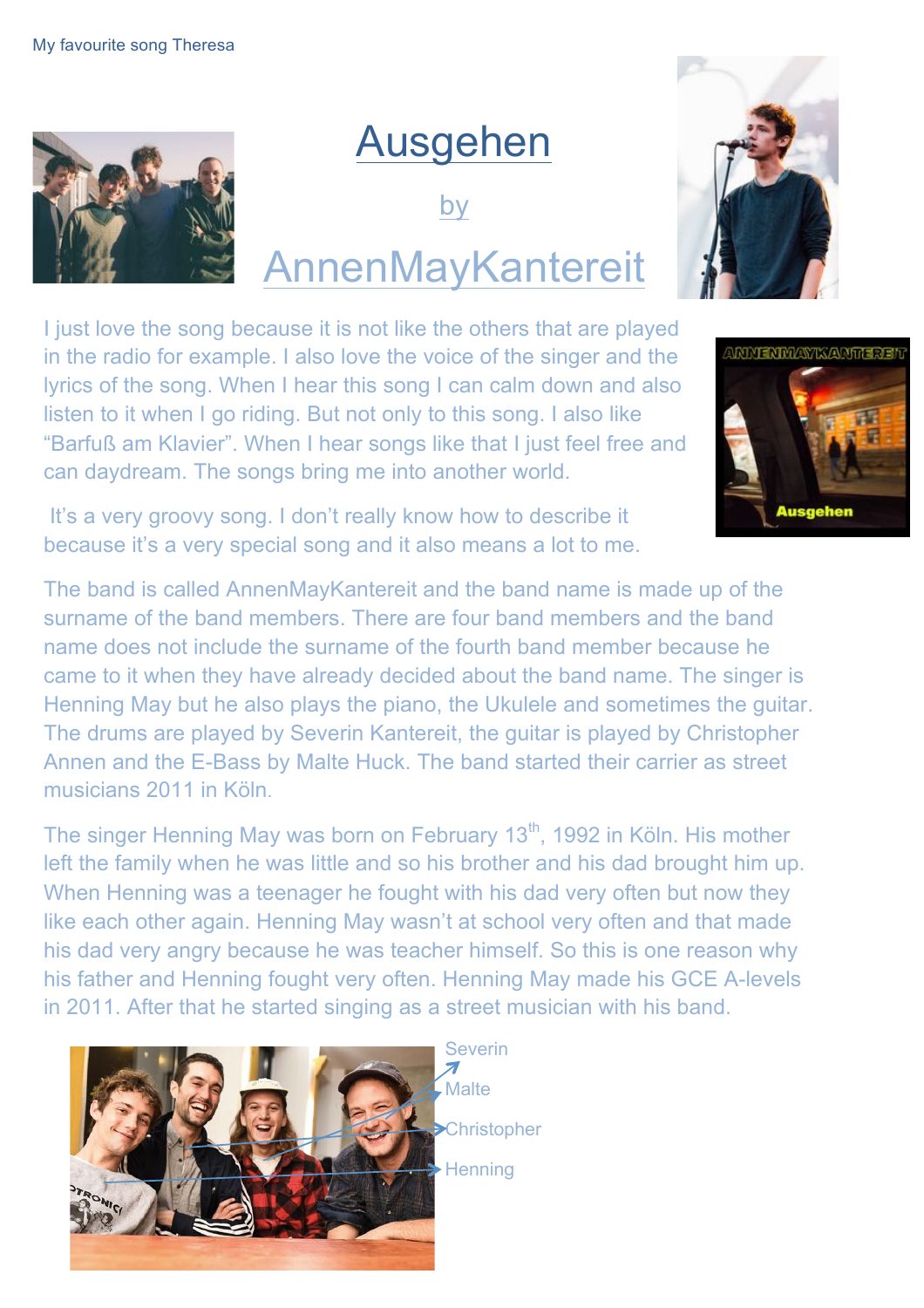#### Sophia St.



### Lisa B.

I like this song very much, because of this excellent melody. I like all songs of her, the reason is her really beautiful voice. Her lyrics touch me every time.



**HER FAMILY: Mother:** Maggie Baird **Father:** Patrick O'Connell **Brother:** Finneas O'Connell





**This song is a kind of pop music. It's also the theme song of the new James Bond movie. Published:13.02.2020**

### **NO TIME TO DIE**

#### by

#### Billie Eilish

#### **ABOUT BILLIE:**

Billie Eilish lives with her parents in northeast Los Angeles. She has three pets: a dog, a cat, and a tarantula. According to her own information, she has Tourette syndrome and experience with depression. She has been vegan since 2014. She recieved a lots of awards and is very popular as singer.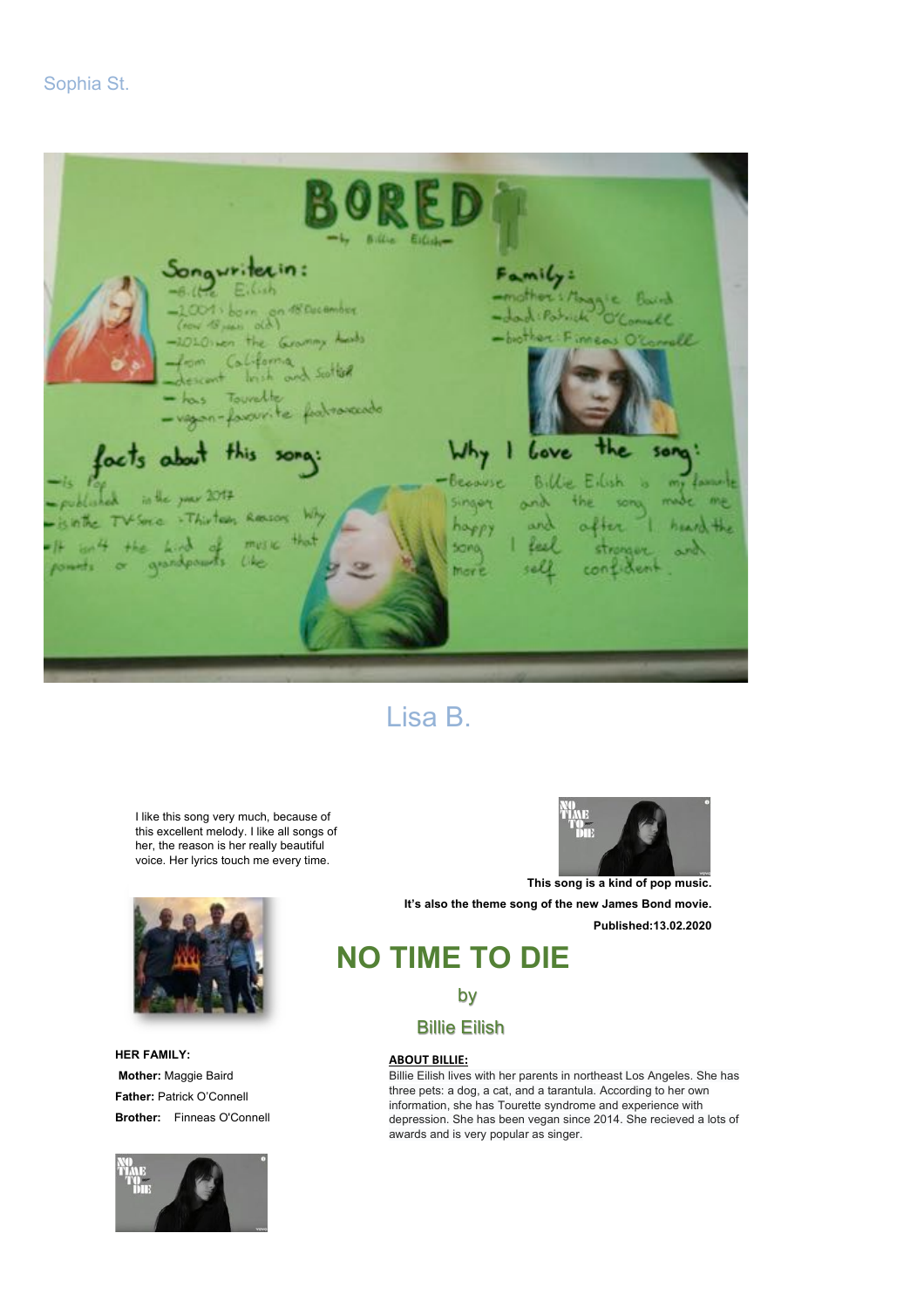#### **My favourite song**

My favourite song is Circles by Post Malone. I like this song because it makes me happy and I like the lyrics. I always think of summer when I hear this song. This song is in genre of hip hop.

Post's music has been described as a "melting pot of the country, grunge, hip-hop and R&B" and Post himself has been described as versatile. But his music is mostly hip hop and pop.

#### **Post Malone**

Austin Richard Post is his original name.

He was born on July 4, 1995 (age 24) in Syracuse, New York, U.S.

Post Malone is an American rapper, singer, songwriter, actor and record producer. He first gained population in 2015 following the release of his debut single "White Iverson". Post signed then a recording contract with Republic Records.



**Stepmother: Jodie** 



For now, he has had three tours and many concerts. His concerts last about 2-3 hours.

Albums: Stoney (2016), Beerbongs & Bentleys (2018), Hollywood's Bleeding (2019)

Post's debut album Stoney (2016), which was trap and cloud rap focused, was a commercial success and featured the hit single "Congratulations". In 2018, the album broke the record for most weeks on the US Billboard Top R&B/Hip-Hop Albums chart after it reached its 77th week on the chart. Post's second album Beerbongs & Bentleys (2018) debuted at number one on the Billboard 200 and broke several streaming records upon release. Featuring the Billboard Hot 100 number-one singles "Rockstar" and "Psycho", it was nominated for Album of the Year at the 2018 Grammy Awards.

In 2018, Post collaborated with Swae Lee on the song "Sunflower" for the soundtrack to the film Spider-Man: Into the Spider-Verse, which reached the top of the Billboard Hot 100. He later found his own festival, Posty Fest, which took place at Dos Equis Pavilion on October 28 and featured Travis Scott alongside him as the headliners. His third album Hollywood's Bleeding, released in 2019, explored more into indie pop and rock. It became his second number-one album on the Billboard 200 and featured the Billboard Hot 100 number-one single "Circles".

He received a Diamond certification by the Recording Industry Association of America (RIAA) for "Congratulations". His accolades include three American Music Awards, a Billboard Music Award, and an MTV Video Music Award, Additionally, he has received six Grammy Award nominations during his career.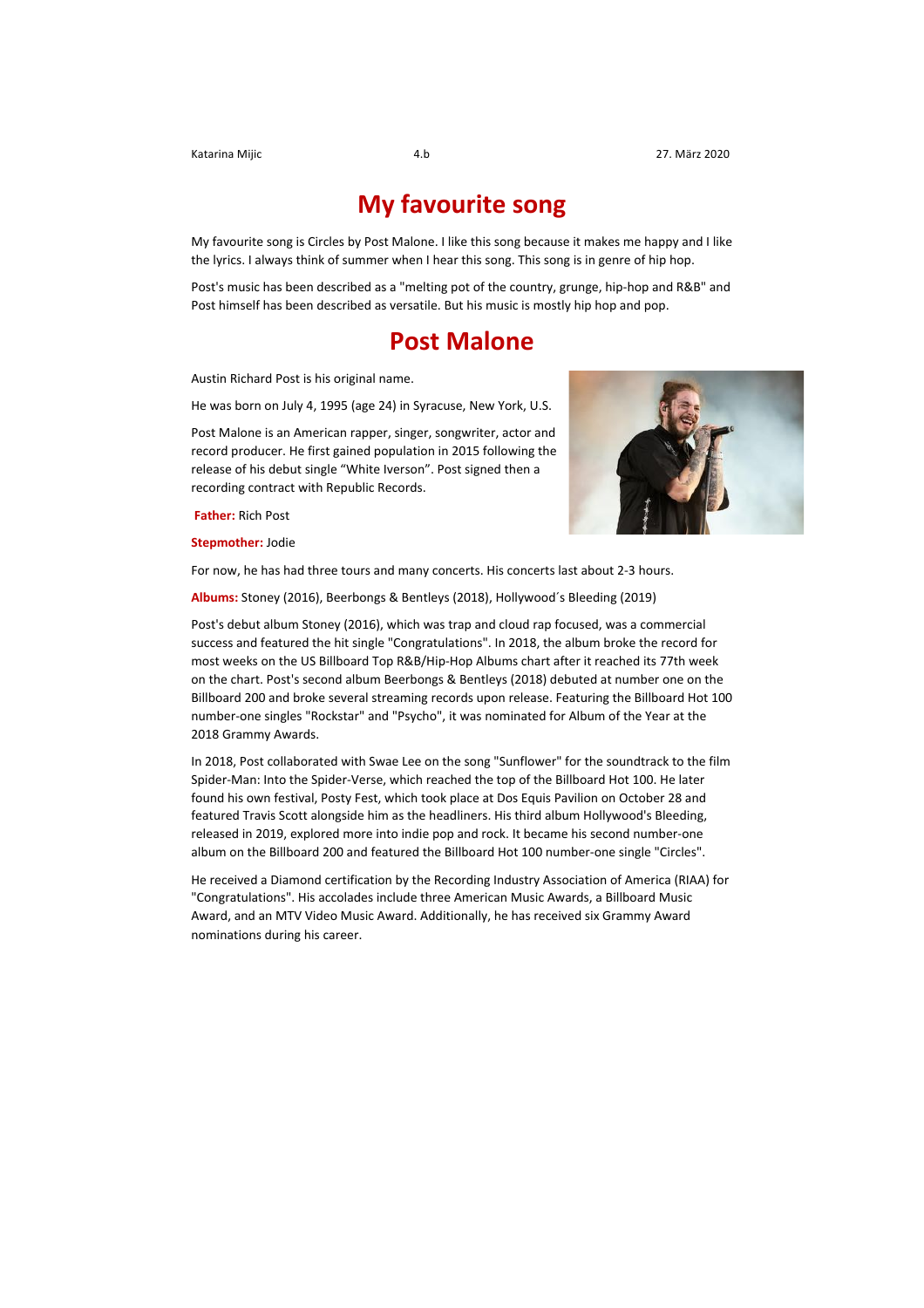### Janick

### "Walterli"

By 

### Fäascht Bänkler

This band comes from the Switzerland and there are 5 singers. Their names are Andreas Frei, Roman Wüthrich, Marco Graber, Michael Hutter und Roman Pizio.

They all play with traditional wind instruments. And the kind of music is a mix of Pop, Rock, House, Volkmusic and bat.

I like the song "Walterli" because it was the first song that occurred me. I like the text very well, because it means, that the best place is at home.

But I also like all the other songs of this band.

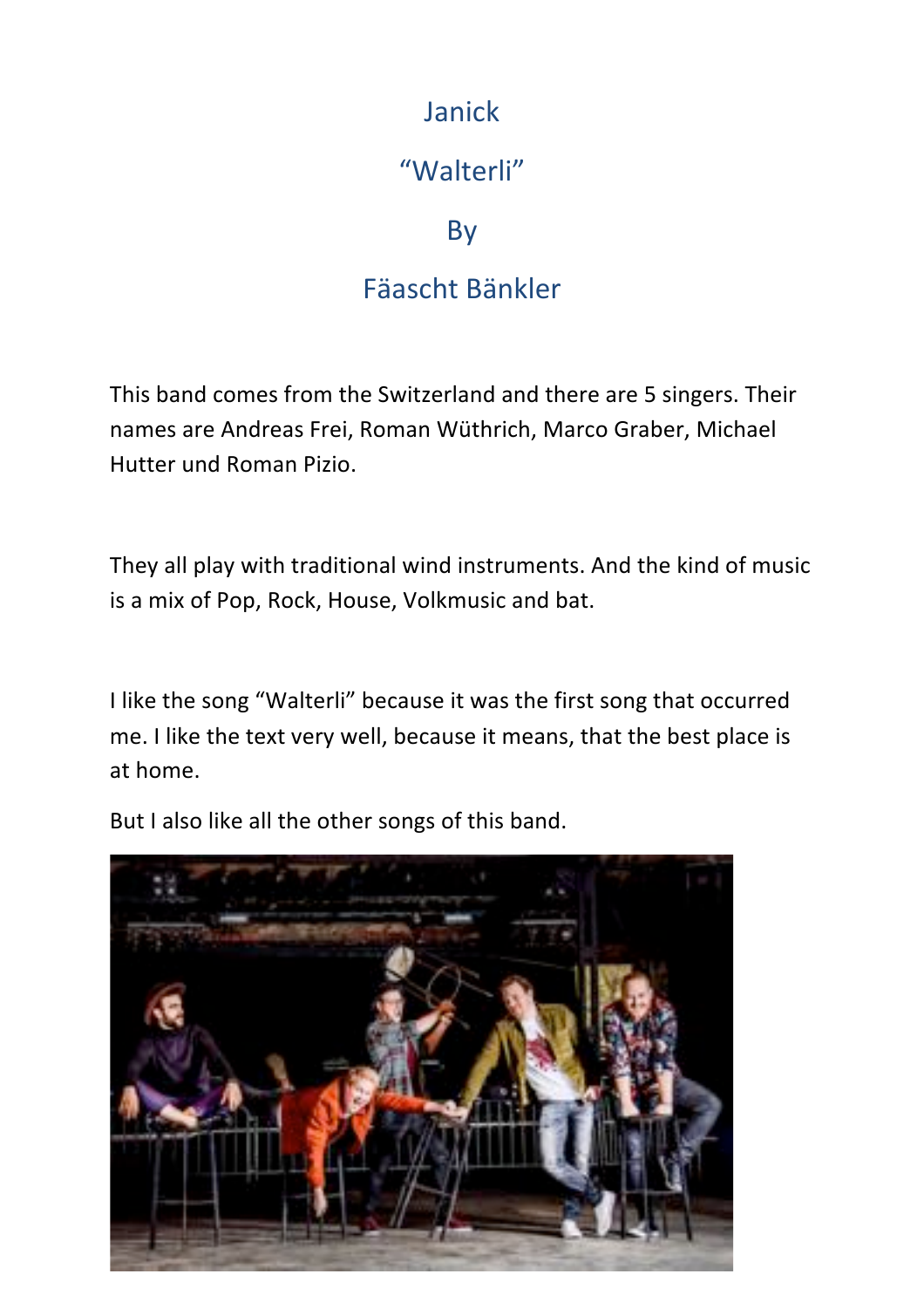### **Gerald**

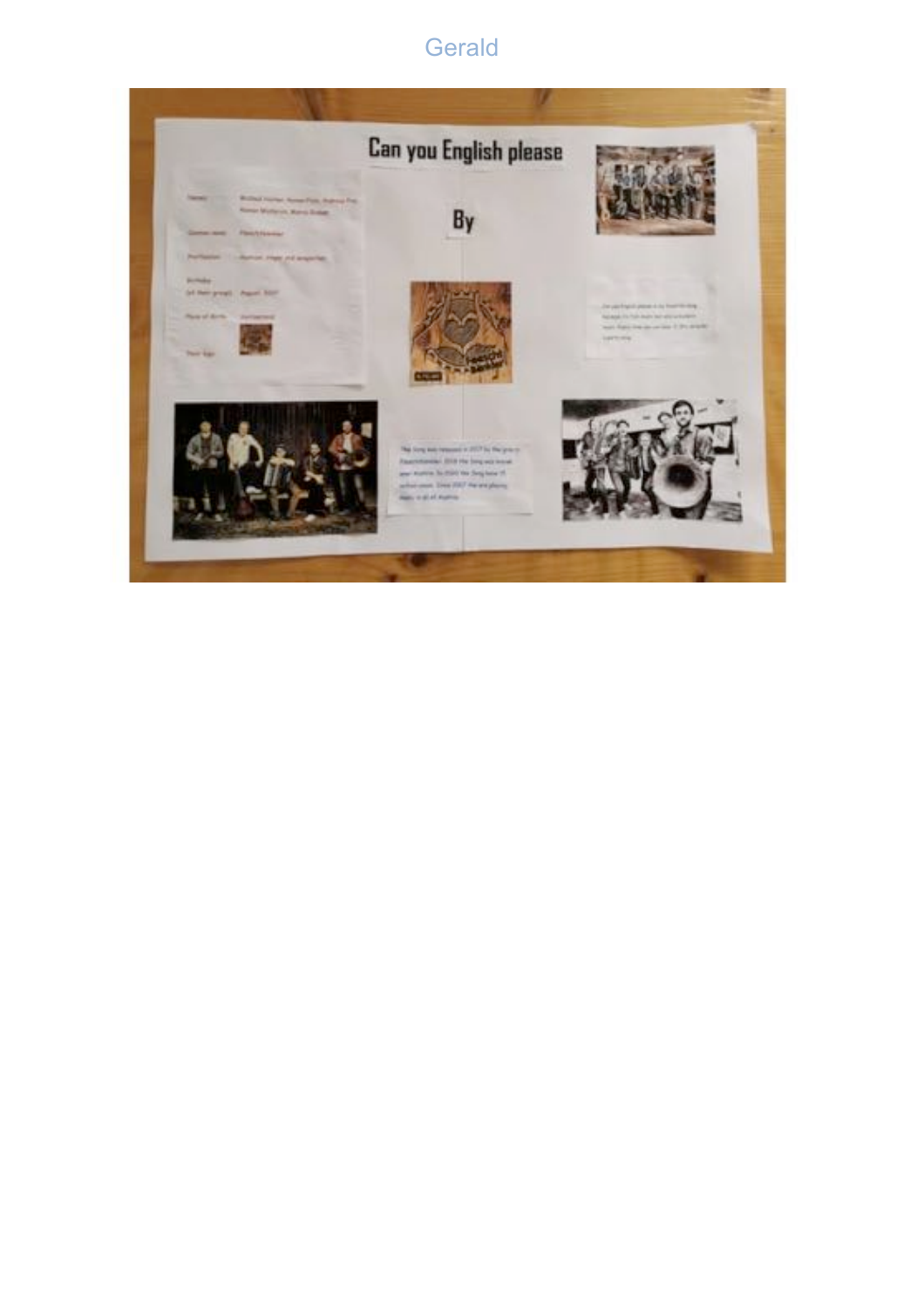### **My favourite song**

My favourite song is "Vivo per lei"/ "I live for her" performed by "The Musical Tenors". The song is written by Gatto Panceri and Valerio Zelli. The original song is performed by Andrea Bocelli.

The song is about love to music. The version of "The Musical Tenors" contains the Italian and the German language.

I always think of beautiful things when I hear this.

"The Musical Tenors" is a group of four popular musical singers from Germany. Their names are Mark Seibert (Death from the musical "Elisabeth"), Jan Ammann (Graf von Krolock from the musical "Dance of the Vampires"), Patrick Stanke (D'Artagnan from the musical "The three Musketeer") and Christian Alexander Müller (The Phantom from the musical "The Phantom of the Opera").

# **NESIGAL TESORS**



Example songs performed by them are: the shadows are getting longer, the insatiable greed, lighthouse; Abba Medley and vivo per lei.

"The Musical Tenors" have published two albums called "Musical Tenors" and "Older but not wiser".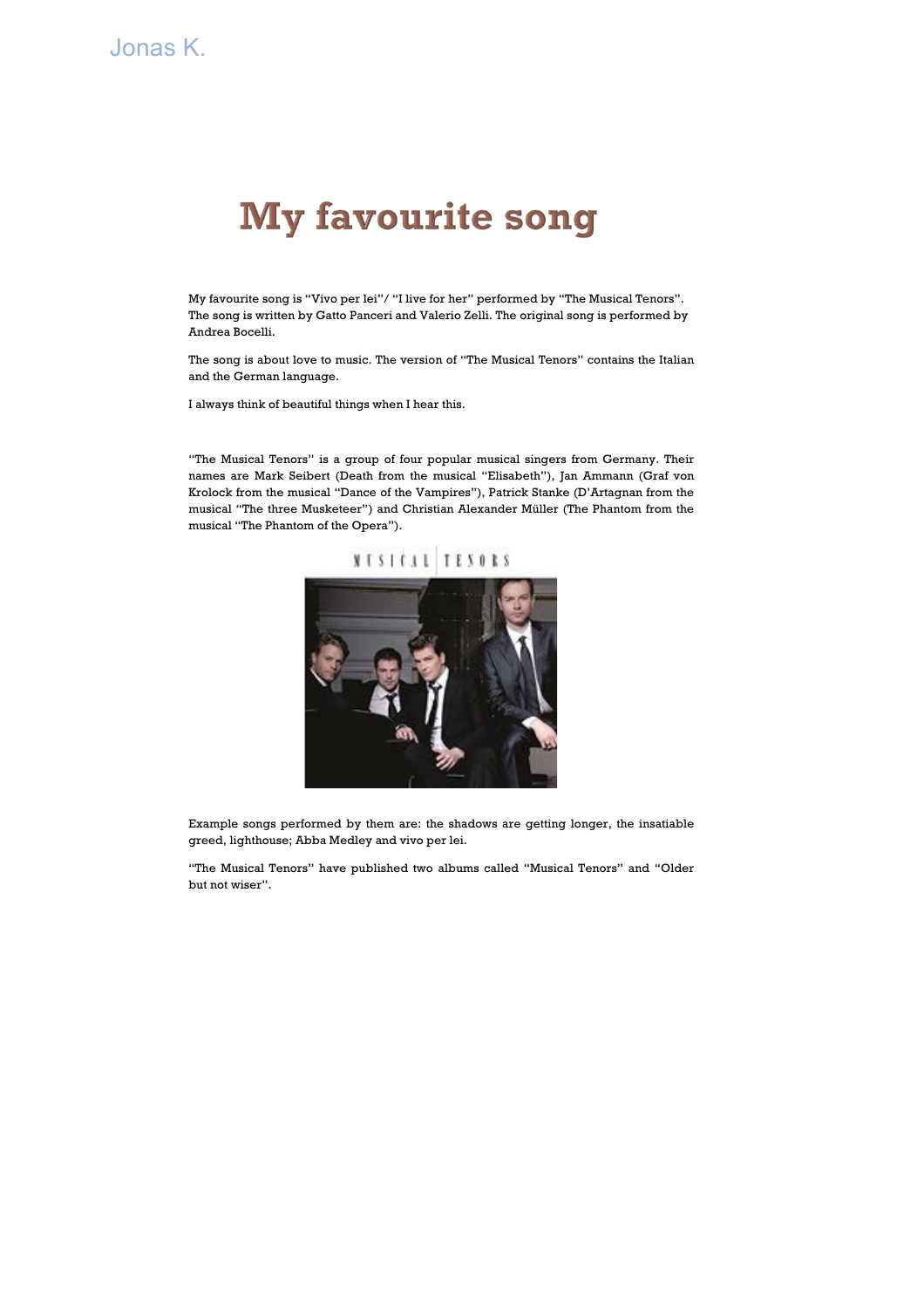#### Jonas H.



**First name: Avicit** 

**Country: Sweden** 

**Place of birth: Stockholm** 

Age: 29

Birthday: 9/8/1989

Died: April 20, 2018

**Died: in Muscat, Oman** 

**Star sign: Virgin** 

**Hair colon blonds** 

My favorite song is from Avicii " Wake me up"

Avicei was a DJ, music producer in the field of electronic dance music. His songs are thougthful but also put you in a good mood. I always think of him when I hear songs trues him. He just wrote good lyrics.But what I like best is " wake me up".My parents also love his music Avicit ratired in 2016 but continued to write sangs.After his successes, Avicil retired in 2016. Avicil unfortunately died on April 20, 2018 at the age of anly 29.

In 2019, he released 12 songs.) think Avicii was a great musician.